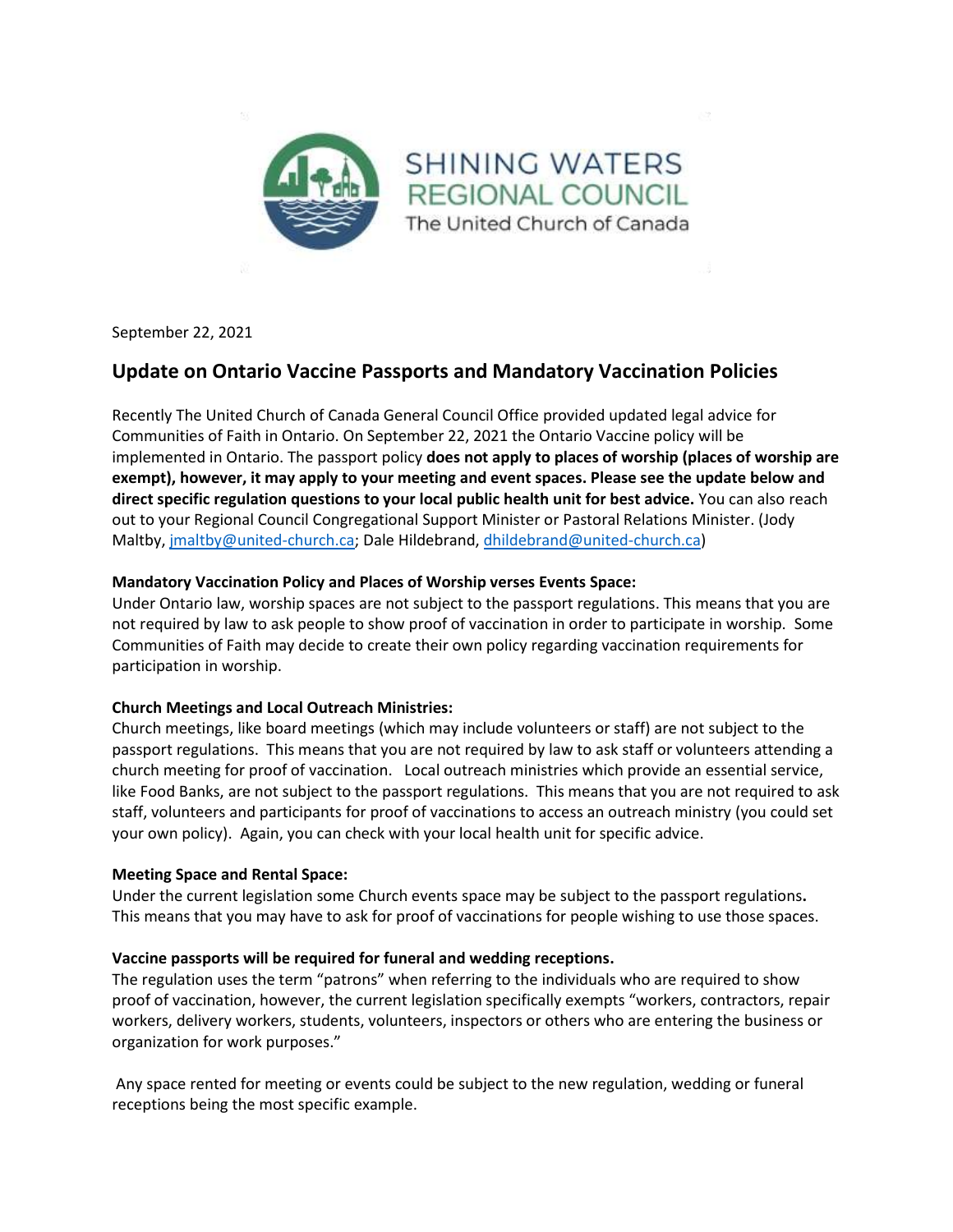#### **Who is responsible for verifying Passports in the case of Rental Properties?**

The onus to verify is put on "the person responsible for a business or an organization." It is a question as to who is responsible for the meeting or event spaces of a church. If the spaces are leased out to tenants, the onus is on the tenants, if they are operating a business or organization that is subject to the regulation. However, if the church itself manages the rental space (for example, rents out the gym for a wedding), the church may be the group responsible for ensuring that vaccine passports are checked. **The responsibility to verify passports can be delegated to a renter**.

#### *Advice for congregations and their Tenants*

Again, places of worship are exempt, and that would include church meetings. However, any non-church related meetings or non-essential events could well be required to verify vaccination status of patrons attending those meetings/events (check with your local health unit). Current legal advice shared: *"If the tenants have an existing lease, they may be responsible for complying with the regulation. Churches should avoid telling tenants whether they are subject to the regulation or not: it should be up to the tenants themselves to determine and enforce current passport regulations. However, churches may want to take some steps to verify that tenants are complying, since as the landlords, they could have some liability exposure. One-time rentals may be the responsibility of the Church, depending on the terms of the rental contract. Churches should stipulate in any one-time rental contract that it is the renter who is responsible for complying with all COVID-restrictions then in place, including verifying vaccinations, as required."*

#### **Mandatory Vaccination Policy**

Current UCC legal advice: "The advice on mandatory vaccination policies has shifted since spring. The advice then was that generally the benefits of a mandatory vaccination policy didn't outweigh the risks. The science has evolved, the government recommendations have changed, and the prevailing direction in Canada is towards mandatory vaccination, with very limited exceptions." **New advice is "not implementing mandatory vaccination policies in a workplace is now the riskier choice, since the obligation of employers to provide a safe workplace outweighs the chance of a human rights code violation or other infringement on the individual."**

#### **References, Regulations or Examples:**

From a regulatory perspective, O. Reg 364/20 requires that, "The person responsible for a business or organization that is open shall operate the business or organization in compliance with the advice, recommendations and instructions of public health officials operate in the compliance with the advice / recommendations of the health units." Some health units have recommended that employers implement a mandatory vaccination policy.

**For example,** Toronto Public Health announced August 20, 2021 that it now "strongly recommends" that employers implement mandatory vaccinations in their workplace: [https://www.toronto.ca/news/toronto-medical-officer-of-health-strongly-recommending-toronto](https://www.toronto.ca/news/toronto-medical-officer-of-health-strongly-recommending-toronto-employers-institute-covid-19-vaccination-policy-and-support-workplace-vaccination/)[employers-institute-covid-19-vaccination-policy-and-support-workplace-vaccination/](https://www.toronto.ca/news/toronto-medical-officer-of-health-strongly-recommending-toronto-employers-institute-covid-19-vaccination-policy-and-support-workplace-vaccination/) North Bay Parry Sound District Health Unit "encourages businesses to create their own vaccine policies:" <https://www.myhealthunit.ca/en/health-topics/covid-19-vaccine-certificate-program.asp>

• O. Reg 645/21 which amends O. Reg 364/20 re proof of vaccinations: <https://www.ontario.ca/laws/regulation/r21645>